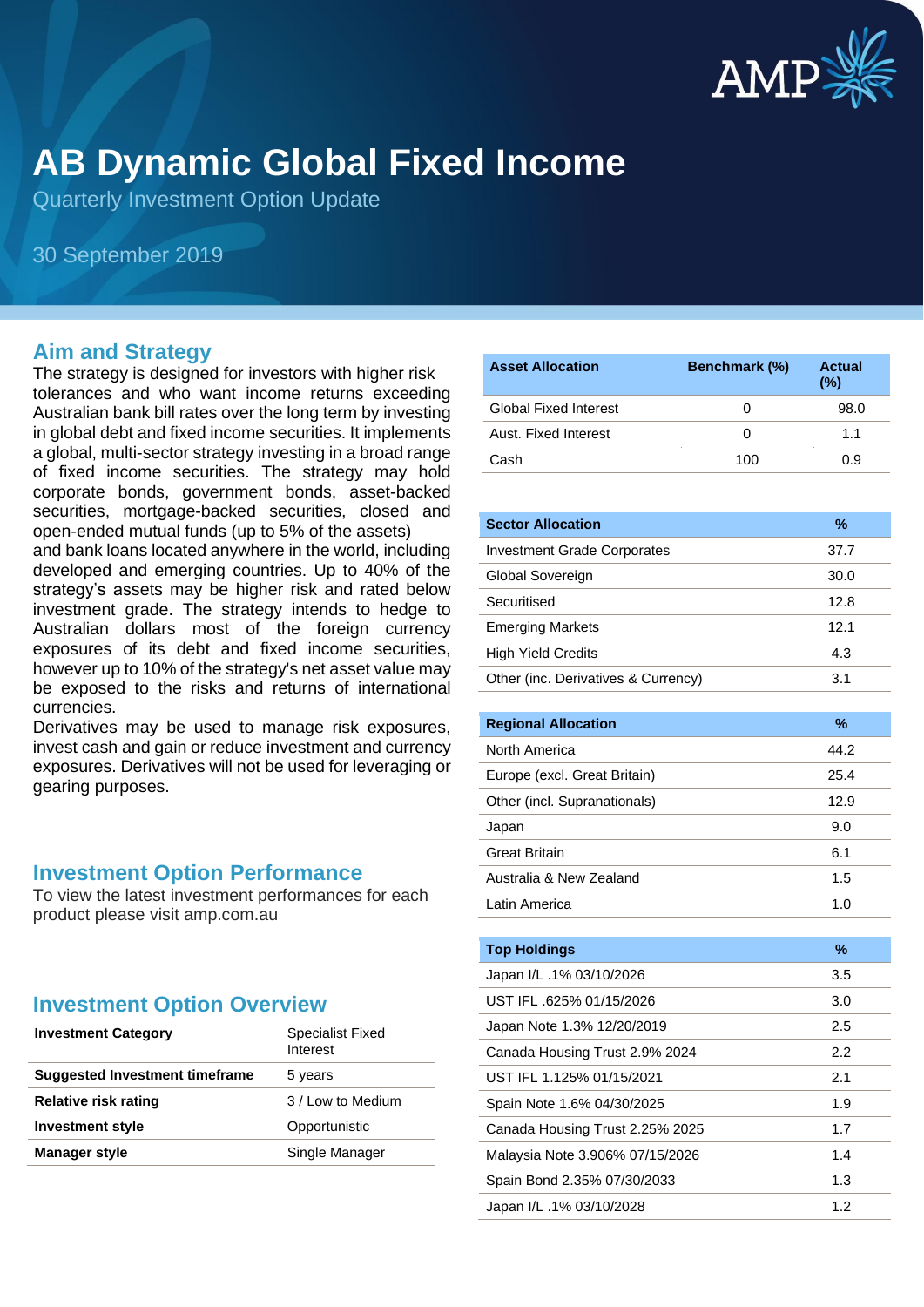#### **Portfolio Summary**

It remains important for fixed-income investors to be selective given tightening financial conditions. Rising trade tensions and tighter financial conditions signpost a step down in the pace of global growth.

#### **Investment Option Commentary**

Sector/security selection contributed, because of selection within eurozone treasuries and eurozone and US investment-grade corporates. Country/yield-curve positioning was positive, as positioning in the US contributed. Currency decisions were negative, because of an underweight to the US dollar detracted.

#### **Market Commentary**

Bond markets faced late-cycle uncertainty in the third quarter, amid US-China trade tensions, a darkening global growth outlook, widespread political risk—including an uncertain endgame for Brexit—and recordlow yields.

As central banks across the globe eased policy to counter geopolitical risks and sluggish global growth, longer-dated yields continued their decline, generating higher government bond returns than most investors expected. The value of negative-yielding bonds swelled to some \$17 trillion; the 10-year German Bund yield at one point fell as low as (0.70)%, before ending the quarter at (0.57)%. The 10-year US Treasury yield, which stood at 3.25% as recently as last November, hit a multiyear low of 1.50% during the third quarter, before edging up to 1.66%. The most closely watched part of the US yield curve—the gap between two- and 10-year yields—inverted temporarily in August, stoking fear that a recession may be coming.

Globally, high-yield and investment-grade corporates benefited from the decline in rates, while emergingmarket (EM) debt had more mixed returns. Hard-currency EM assets were buoyed by interest-rate cuts and expectations for further accommodative monetary policy, as well as some minor late-period concessions by both sides of the US-China trade war. Local-currency debt came under pressure from a persistently strong US dollar and, in Latin America, fear of contagion after surprise results in Argentina's presidential primary election caused the country's assets to plunge.

### **Outlook**

The fallout from slowing growth in China and the ongoing US-China trade war is causing collateral damage to trade, business investment and confidence in many developed and EM countries. The fund manager remains optimistic that China has the fiscal and monetary means to manage its slowdown and that the Fed will continue to cut rates to protect the US economy. Europe remains their primary concern, as the ECB has limited monetary policy options to jump-start growth or inflation by a combination of interest-rate cuts and QE. The depth and length of a potential slowdown may be tempered by continued resilient consumer spending, low inflation and fiscal stimulus. Given the slowdown of global growth and trade, the fund manager hold their 2019 global GDP forecast steady at 2.5%. Their current developed-market and EM GDP growth forecasts are 1.6% and 4.2%, respectively. They are also maintaining our 2020 forecast for global growth of 2.3% and developed-market and EM growth of 0.9% and 4.6%, respectively.

In the US, manufacturing and capital investment continue to slow. Demand remains weak, and exporters have been hindered by a persistently strong US dollar. Consumer spending is still strong, and the employment picture remains intact. However, the ISM also reported in early October that US servicesector growth weakened in September to the lowest level in three years, and consumer confidence has also decreased in recent months. Nevertheless, inflation expectations have fallen well below the Fed's 2.0% target, which supports their forecast for a series of additional Fed rate reductions totaling 100 bps over the coming year. For now, they continue to expect US GDP growth of 2.0% for this year and 1.5% in 2020.